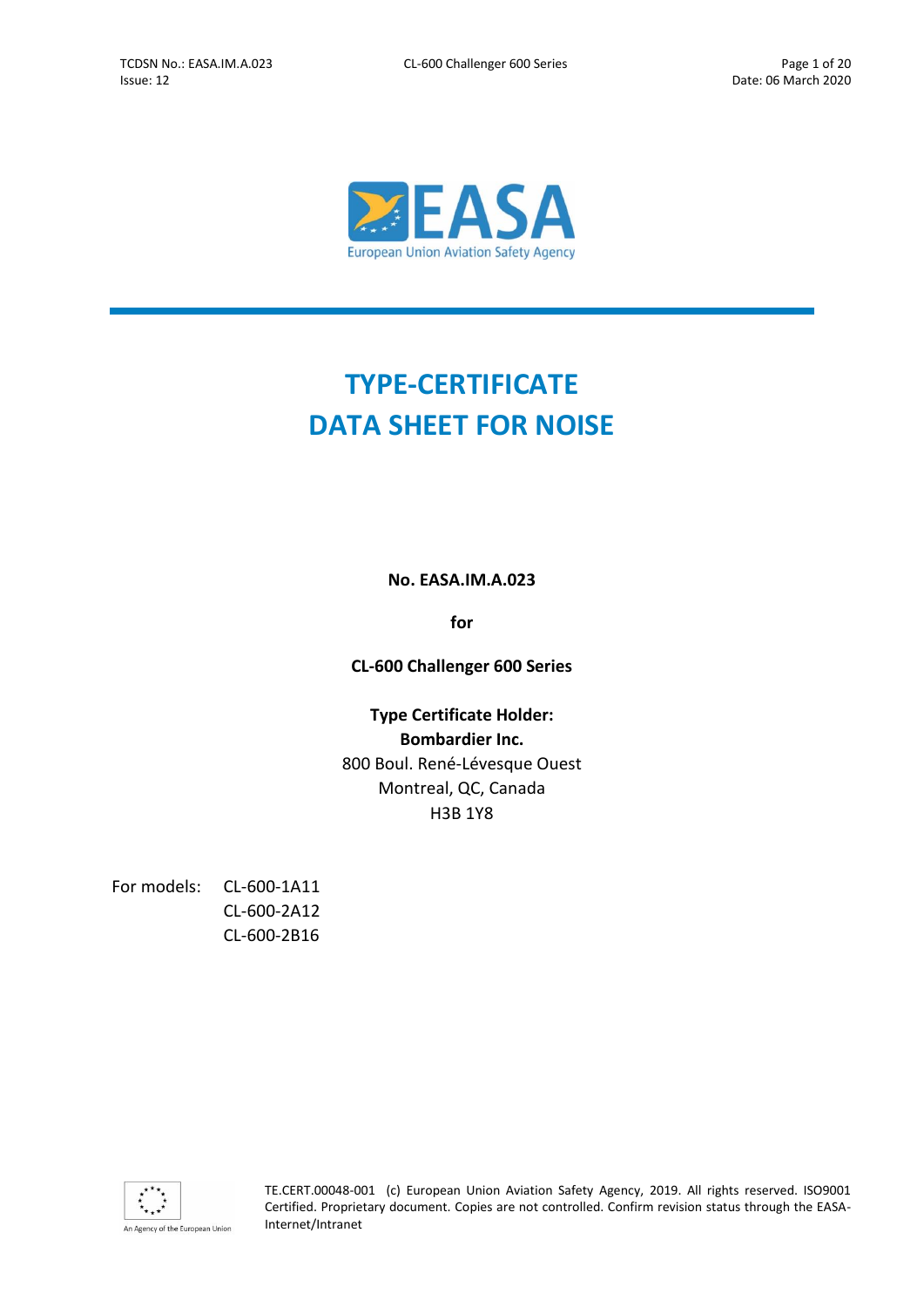## INTENTIONALLY LEFT BLANK

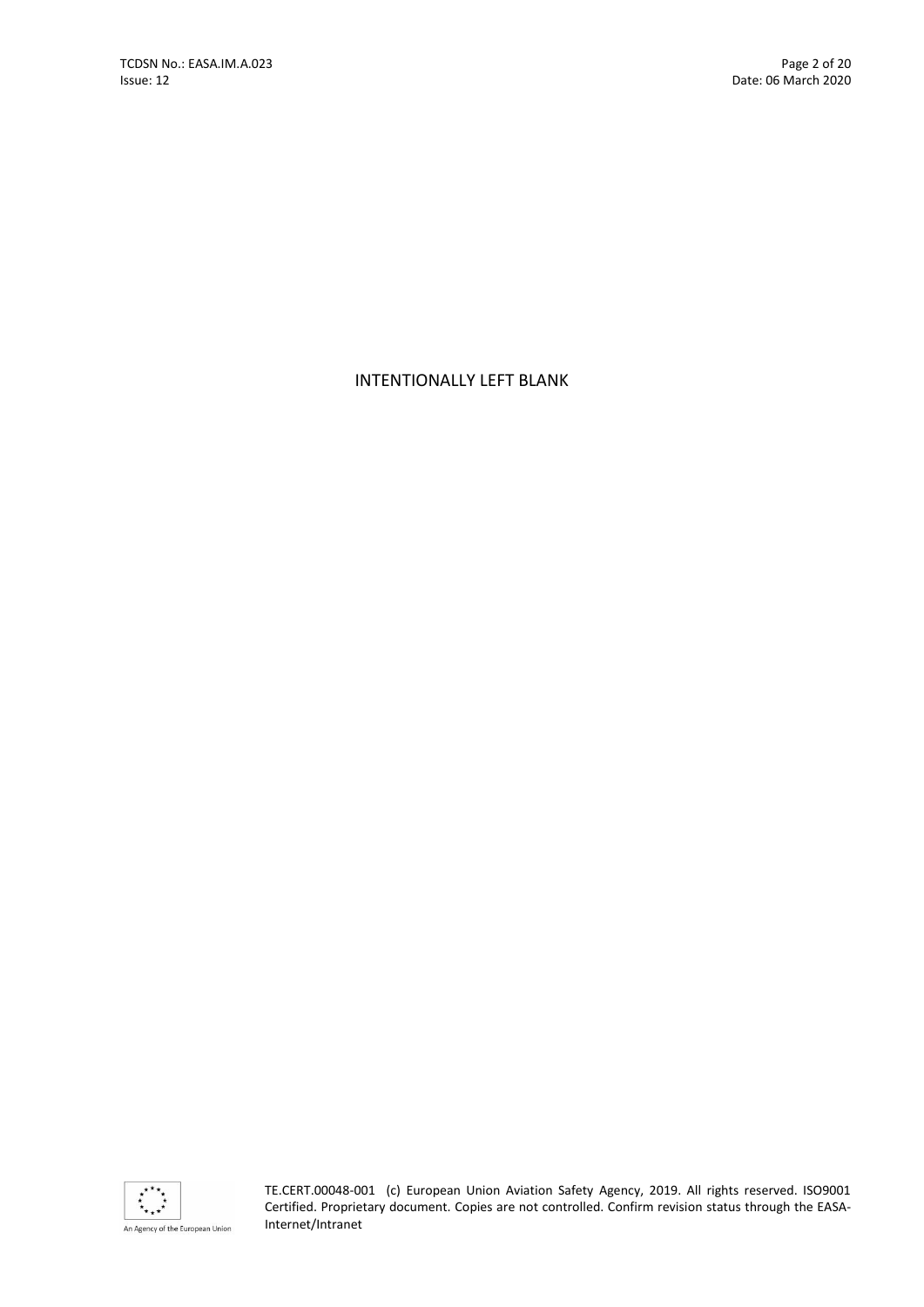| Type Certificate Holder <sup>1</sup>   | <b>Bombardier Inc.</b>                                                              |                     | Aircraft Type Designation <sup>1</sup><br>(Commercial Designation | CL-600-1A11<br>Challenger 600) |  |
|----------------------------------------|-------------------------------------------------------------------------------------|---------------------|-------------------------------------------------------------------|--------------------------------|--|
| Engine Manufacturer <sup>1</sup>       | <b>Avco Lycoming</b>                                                                |                     | Engine Type Designation <sup>1</sup>                              | ALF502L-2                      |  |
| certificated noise levels <sup>1</sup> | Additional modifications essential to meet the requirements or needed to attain the |                     | None                                                              |                                |  |
| Noise Certification Basis              | <b>ICAO Annex 16, Volume I</b>                                                      | Edition / Amendment |                                                                   | Chapter <sup>1</sup>           |  |

| <b>EASA</b> | Maximum Mass         |                     | Lateral EPNL       |       | <b>Flyover EPNL</b> |       | Approach EPNL    |       |                    |
|-------------|----------------------|---------------------|--------------------|-------|---------------------|-------|------------------|-------|--------------------|
| Record No.  | Take-off $1$<br>(kg) | Landing $1$<br>(kg) | Level <sup>1</sup> | Limit | Level $1$           | Limit | Level $^{\rm 1}$ | Limit | See<br><b>Note</b> |
| A19284      | 18,711               | 16,329              | 89.5               | 94.0  | 84.8                | 89.0  | 91.6             | 98.0  |                    |
| A19282      | 18,643               | 16,329              | 89.5               | 94.0  | 84.7                | 89.0  | 91.6             | 98.0  |                    |

 $<sup>1</sup>$  See Note 1.</sup>

 $\overline{a}$ 

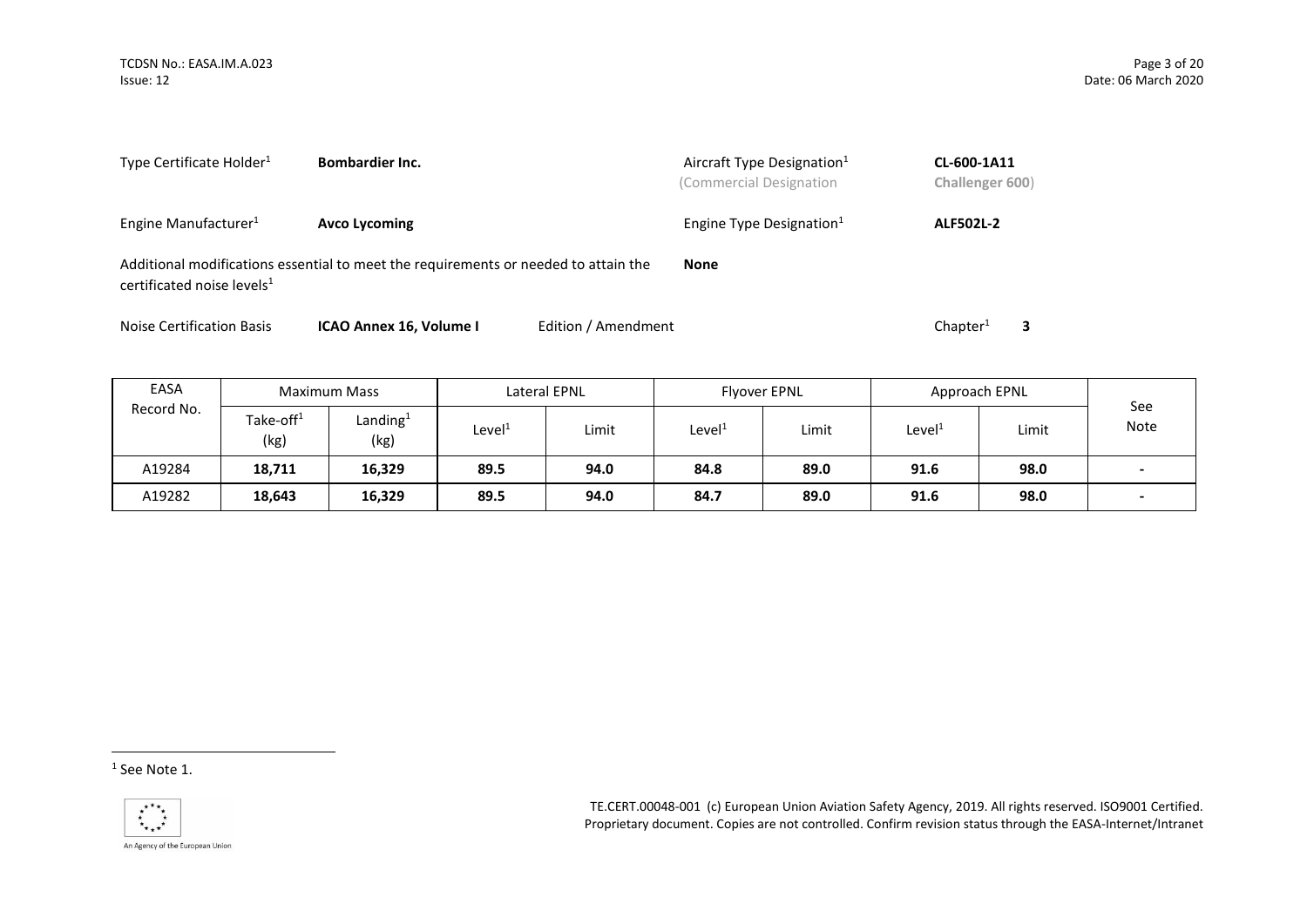TCDSN No.: EASA.IM.A.023 Page 4 of 20 Issue: 12 Date: 06 March 2020

| Type Certificate Holder <sup>1</sup>   | <b>Bombardier Inc.</b>                                                              |                     | Aircraft Type Designation <sup>1</sup><br>(Commercial Designation | CL-600-1A11<br>Challenger 600) |   |
|----------------------------------------|-------------------------------------------------------------------------------------|---------------------|-------------------------------------------------------------------|--------------------------------|---|
| Engine Manufacturer <sup>1</sup>       | <b>Avco Lycoming</b>                                                                |                     | Engine Type Designation $1$                                       | <b>ALF502L-2C</b>              |   |
| certificated noise levels <sup>1</sup> | Additional modifications essential to meet the requirements or needed to attain the |                     | <b>None</b>                                                       |                                |   |
| Noise Certification Basis              | <b>ICAO Annex 16, Volume I</b>                                                      | Edition / Amendment |                                                                   | Chapter <sup>1</sup>           | 3 |

| EASA       | <b>Maximum Mass</b>           |                     | Lateral EPNL       |       | <b>Flyover EPNL</b> |       | Approach EPNL |       |                    |
|------------|-------------------------------|---------------------|--------------------|-------|---------------------|-------|---------------|-------|--------------------|
| Record No. | Take-off <sup>1</sup><br>(kg) | Landing $1$<br>(kg) | Level <sup>1</sup> | Limit | Level <sup>1</sup>  | Limit | Level $^1$    | Limit | See<br><b>Note</b> |
| A19285     | 18,711                        | 16,329              | 89.5               | 94.0  | 84.8                | 89.0  | 91.6          | 98.0  |                    |
| A19283     | 18,643                        | 16,329              | 89.5               | 94.0  | 84.7                | 89.0  | 91.6          | 98.0  |                    |

 $<sup>1</sup>$  See Note 1.</sup>

 $\overline{a}$ 

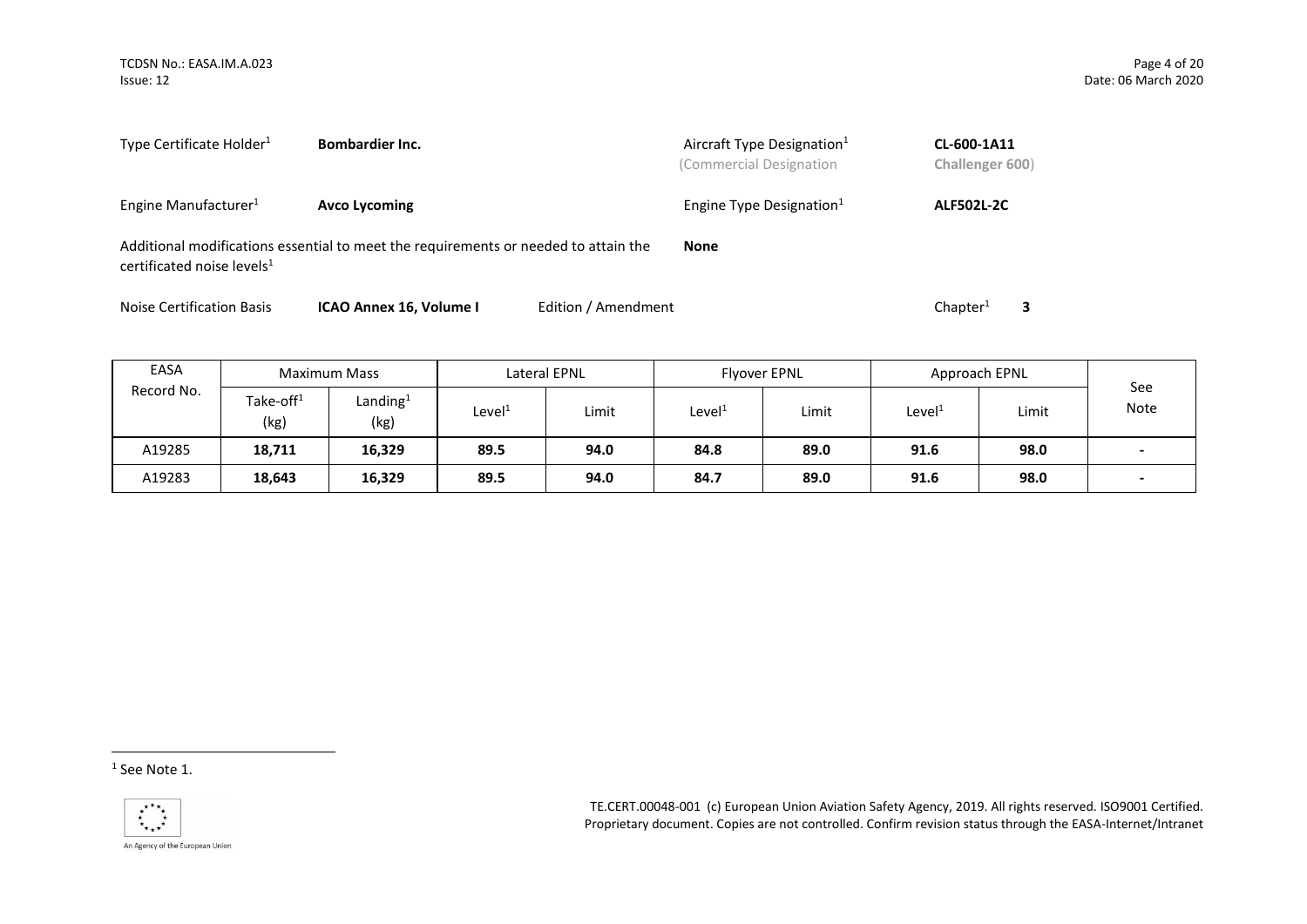TCDSN No.: EASA.IM.A.023 Page 5 of 20 Issue: 12 Date: 06 March 2020

| Type Certificate Holder <sup>1</sup>   | <b>Bombardier Inc.</b>                                                              |                     | Aircraft Type Designation <sup>1</sup><br>(Commercial Designation | CL-600-2A12<br>Challenger 601) |  |
|----------------------------------------|-------------------------------------------------------------------------------------|---------------------|-------------------------------------------------------------------|--------------------------------|--|
| Engine Manufacturer <sup>1</sup>       | <b>General Electric</b>                                                             |                     | Engine Type Designation <sup>1</sup>                              | <b>CF34-1A</b>                 |  |
| certificated noise levels <sup>1</sup> | Additional modifications essential to meet the requirements or needed to attain the |                     | None                                                              |                                |  |
| Noise Certification Basis              | ICAO Annex 16, Volume I                                                             | Edition / Amendment | Edition 6 / Amendment 10                                          | Chapter <sup>1</sup>           |  |

| EASA       | <b>Maximum Mass</b>           |                     | Lateral EPNL       |       | <b>Flyover EPNL</b> |       | Approach EPNL      |       |                    |
|------------|-------------------------------|---------------------|--------------------|-------|---------------------|-------|--------------------|-------|--------------------|
| Record No. | Take-off <sup>1</sup><br>(kg) | Landing $1$<br>(kg) | Level <sup>1</sup> | Limit | Level $1$           | Limit | Level <sup>1</sup> | Limit | See<br><b>Note</b> |
| A1924      | 20,457                        | 16,329              | 83.7               | 94.0  | 81.1                | 89.0  | 91.2               | 98.0  |                    |
| A1925      | 20,230                        | 16,329              | 83.7               | 94.0  | 80.8                | 89.0  | 91.2               | 98.0  |                    |
| A1926      | 19,550                        | 16,329              | 83.8               | 94.0  | 80.3                | 89.0  | 91.2               | 98.0  |                    |
| A1927      | 19,096                        | 16,329              | 83.9               | 94.0  | 79.8                | 89.0  | 91.2               | 98.0  |                    |

 $<sup>1</sup>$  See Note 1.</sup>

 $\overline{a}$ 

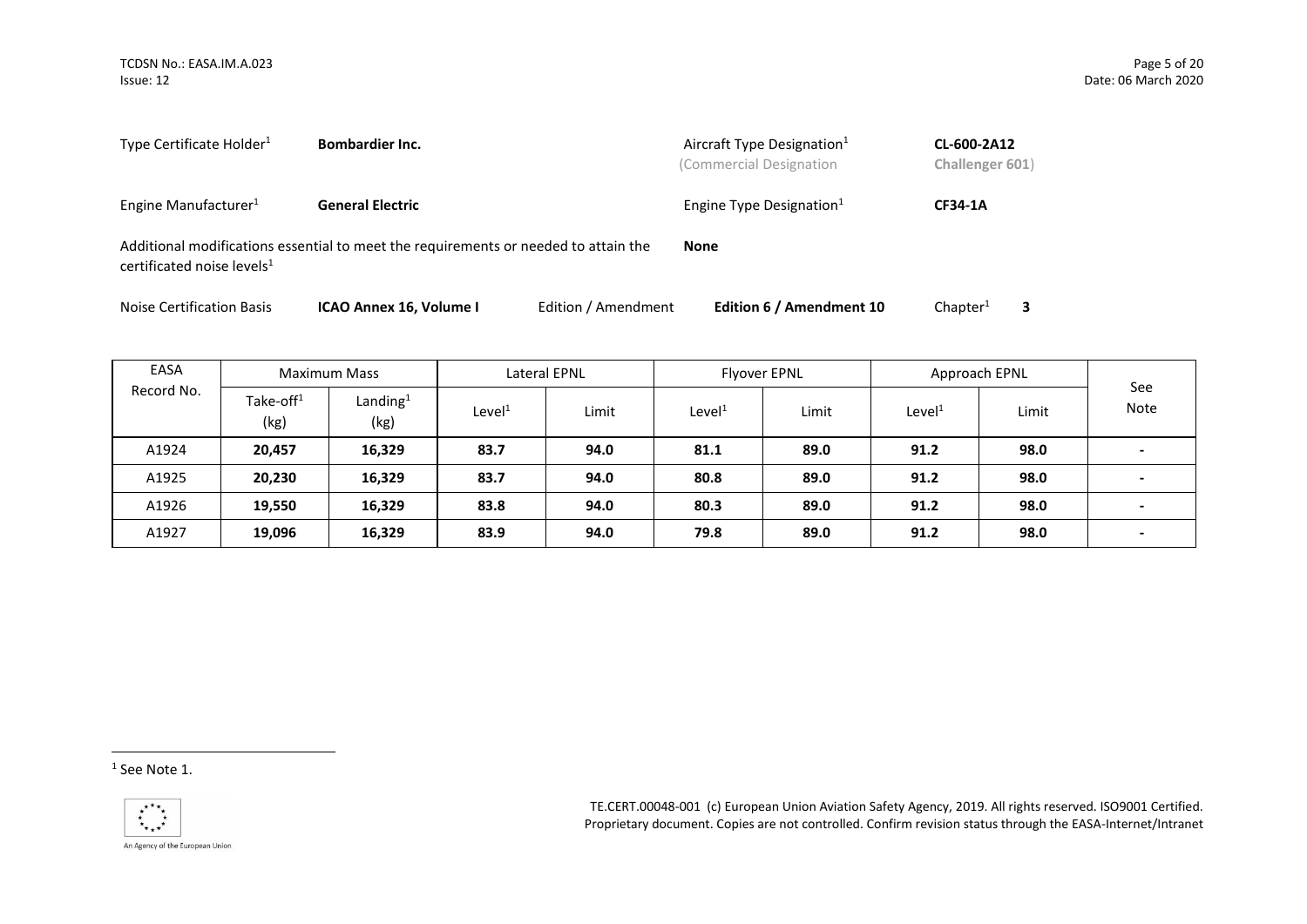TCDSN No.: EASA.IM.A.023 Page 6 of 20 Issue: 12 Date: 06 March 2020

| Type Certificate Holder <sup>1</sup>   | <b>Bombardier Inc.</b>                                                              |                     | Aircraft Type Designation <sup>1</sup><br>(Commercial Designation | CL-600-2A12<br>Challenger 601) |   |
|----------------------------------------|-------------------------------------------------------------------------------------|---------------------|-------------------------------------------------------------------|--------------------------------|---|
| Engine Manufacturer <sup>1</sup>       | <b>General Electric</b>                                                             |                     | Engine Type Designation <sup>1</sup>                              | <b>CF34-1A</b>                 |   |
| certificated noise levels <sup>1</sup> | Additional modifications essential to meet the requirements or needed to attain the |                     | SB 601-0638 (Recertification to Chapter 4)                        |                                |   |
| Noise Certification Basis              | <b>ICAO Annex 16, Volume I</b>                                                      | Edition / Amendment | Edition 6 / Amendment 10                                          | Chapter <sup>1</sup>           | 4 |

| EASA       |                      | <b>Maximum Mass</b> | Lateral EPNL       |       | <b>Flyover EPNL</b> |       | Approach EPNL      |       |                    |
|------------|----------------------|---------------------|--------------------|-------|---------------------|-------|--------------------|-------|--------------------|
| Record No. | Take-off $1$<br>(kg) | Landing $1$<br>(kg) | Level <sup>1</sup> | Limit | Level <sup>1</sup>  | Limit | Level <sup>1</sup> | Limit | See<br><b>Note</b> |
| A19082     | 20,457               | 16,329              | 83.7               | 94.0  | 81.1                | 89.0  | 91.2               | 98.0  |                    |
| A19083     | 20,230               | 16,329              | 83.7               | 94.0  | 80.8                | 89.0  | 91.2               | 98.0  |                    |
| A19084     | 19,550               | 16,329              | 83.8               | 94.0  | 80.3                | 89.0  | 91.2               | 98.0  |                    |
| A19085     | 19,096               | 16,329              | 83.9               | 94.0  | 79.8                | 89.0  | 91.2               | 98.0  |                    |

 $<sup>1</sup>$  See Note 1.</sup>

 $\overline{a}$ 

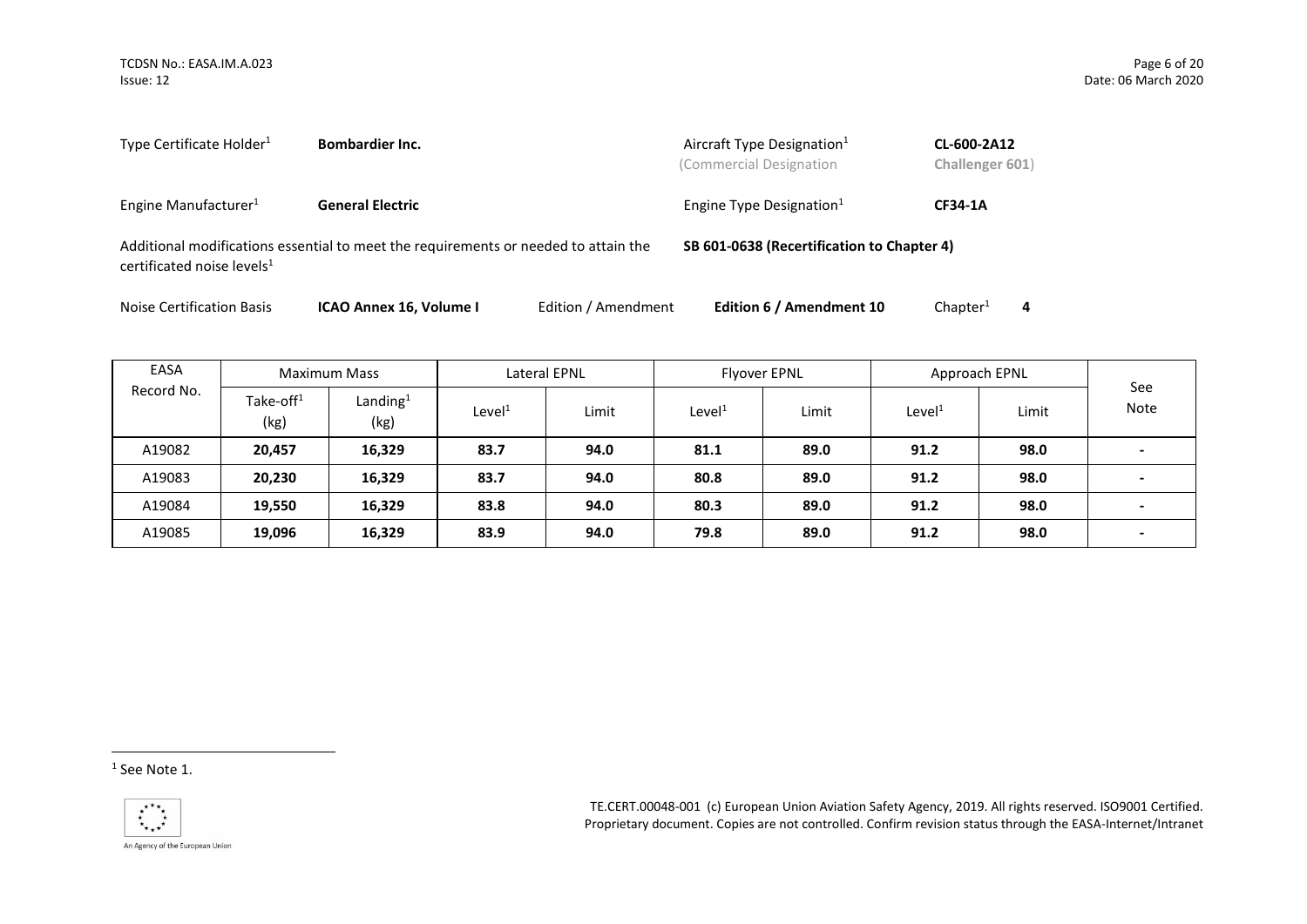TCDSN No.: EASA.IM.A.023 Page 7 of 20 Issue: 12 Date: 06 March 2020

| Type Certificate Holder <sup>1</sup>   | <b>Bombardier Inc.</b>                                                              |                     | Aircraft Type Designation <sup>1</sup> | CL-600-2A12          |   |
|----------------------------------------|-------------------------------------------------------------------------------------|---------------------|----------------------------------------|----------------------|---|
| Engine Manufacturer <sup>1</sup>       | Engine Type Designation $1$<br><b>General Electric</b>                              |                     |                                        |                      |   |
| certificated noise levels <sup>1</sup> | Additional modifications essential to meet the requirements or needed to attain the |                     | <b>None</b>                            |                      |   |
| Noise Certification Basis              | <b>ICAO Annex 16, Volume I</b>                                                      | Edition / Amendment | Edition 6 / Amendment 10               | Chapter <sup>1</sup> | 3 |

| EASA       | <b>Maximum Mass</b>  |                      | Lateral EPNL     |       | <b>Flyover EPNL</b> |       | Approach EPNL      |       |             |
|------------|----------------------|----------------------|------------------|-------|---------------------|-------|--------------------|-------|-------------|
| Record No. | Take-off $1$<br>(kg) | Landing $^1$<br>(kg) | Level $^{\rm 1}$ | Limit | Level $^{\rm 1}$    | Limit | Level <sup>1</sup> | Limit | See<br>Note |
| A9030      | 20,457               | 16,329               | 84.3             | 94.0  | 80.2                | 89.0  | 91.2               | 98.0  |             |

 $<sup>1</sup>$  See Note 1.</sup>

 $\overline{a}$ 

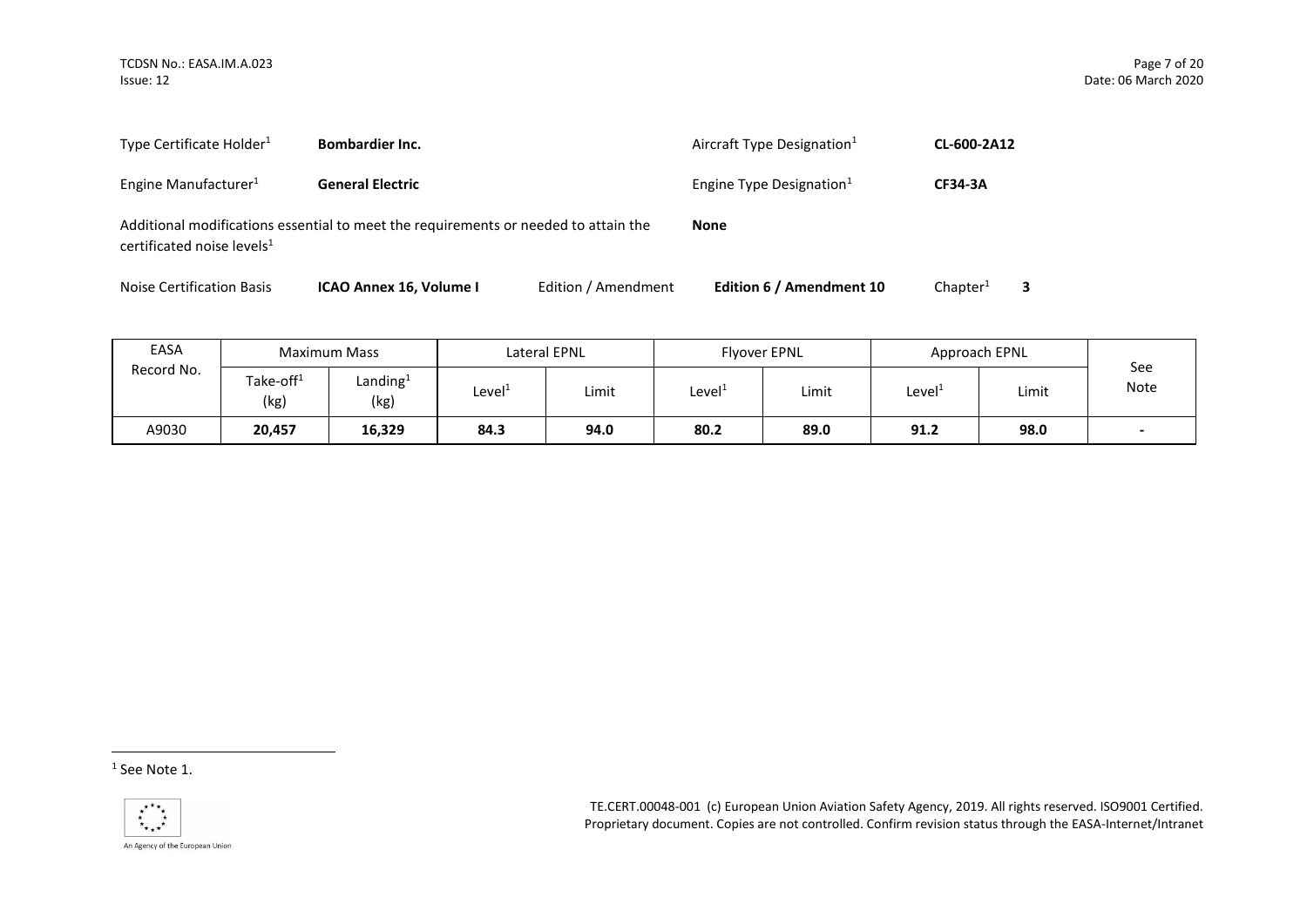TCDSN No.: EASA.IM.A.023 Page 8 of 20 Issue: 12 Date: 06 March 2020

| Type Certificate Holder <sup>1</sup>   | <b>Bombardier Inc.</b>                                                              |                                            | Aircraft Type Designation <sup>1</sup> | CL-600-2A12          |   |
|----------------------------------------|-------------------------------------------------------------------------------------|--------------------------------------------|----------------------------------------|----------------------|---|
| Engine Manufacturer <sup>1</sup>       | <b>General Electric</b>                                                             |                                            | Engine Type Designation $1$            | <b>CF34-3A</b>       |   |
| certificated noise levels <sup>1</sup> | Additional modifications essential to meet the requirements or needed to attain the | SB 601-0638 (Recertification to Chapter 4) |                                        |                      |   |
| <b>Noise Certification Basis</b>       | ICAO Annex 16, Volume I                                                             | Edition / Amendment                        | Edition 6 / Amendment 10               | Chapter <sup>1</sup> | 4 |

| EASA       | <b>Maximum Mass</b>  |                      | Lateral EPNL     |       | <b>Flyover EPNL</b> |       | Approach EPNL      |       |             |
|------------|----------------------|----------------------|------------------|-------|---------------------|-------|--------------------|-------|-------------|
| Record No. | Take-off $1$<br>(kg) | Landing $^1$<br>(kg) | Level $^{\rm 1}$ | Limit | Level $^{\rm 1}$    | Limit | Level <del>'</del> | Limit | See<br>Note |
| A19086     | 20,457               | 16,329               | 84.3             | 94.0  | 80.2                | 89.0  | 91.2               | 98.0  |             |

 $<sup>1</sup>$  See Note 1.</sup>

 $\overline{a}$ 

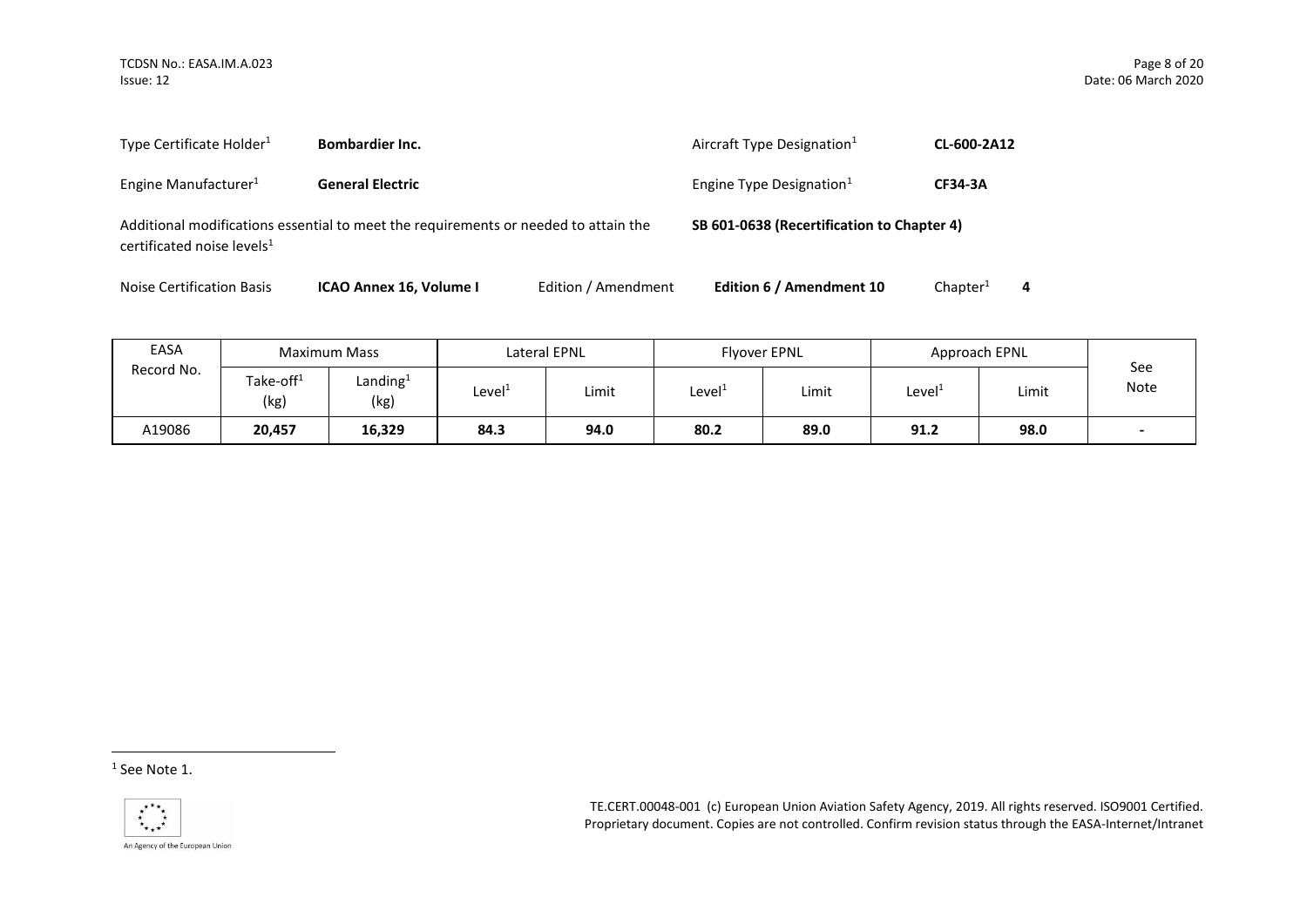TCDSN No.: EASA.IM.A.023 Page 9 of 20 Issue: 12 Date: 06 March 2020

| Type Certificate Holder <sup>1</sup>   | <b>Bombardier Inc.</b>                                                              |                     | Aircraft Type Designation <sup>1</sup><br>(Commercial Designation | CL-600-2B16<br>Challenger 601-3A) |  |
|----------------------------------------|-------------------------------------------------------------------------------------|---------------------|-------------------------------------------------------------------|-----------------------------------|--|
| Engine Manufacturer <sup>1</sup>       | <b>General Electric</b>                                                             |                     | Engine Type Designation <sup>1</sup>                              | <b>CF34-3A</b>                    |  |
| certificated noise levels <sup>1</sup> | Additional modifications essential to meet the requirements or needed to attain the |                     | <b>None</b>                                                       |                                   |  |
| Noise Certification Basis              | <b>ICAO Annex 16, Volume I</b>                                                      | Edition / Amendment | Edition 6 / Amendment 10                                          | ${\sf Chapter^1}$                 |  |

| EASA       | <b>Maximum Mass</b>           |                     | Lateral EPNL |       | <b>Flyover EPNL</b> |       | Approach EPNL |       | See  |
|------------|-------------------------------|---------------------|--------------|-------|---------------------|-------|---------------|-------|------|
| Record No. | Take-off <sup>1</sup><br>(kg) | Landing $1$<br>(kg) | Level $1$    | Limit | Level <sup>1</sup>  | Limit | Level $1$     | Limit | Note |
| A1929      | 20,570                        | 17,236              | 84.3         | 94.0  | 80.3                | 89.0  | 91.3          | 98.0  |      |
| A1928      | 20,457                        | 17,236              | 84.3         | 94.0  | 80.2                | 89.0  | 91.3          | 98.0  |      |
| A1931      | 20,230                        | 16,329              | 84.4         | 94.0  | 80.0                | 89.0  | 91.2          | 98.0  |      |
| A2034      | 19,550                        | 16,329              | 84.5         | 94.0  | 79.7                | 89.0  | 91.2          | 98.0  |      |

 $<sup>1</sup>$  See Note 1.</sup>

 $\overline{a}$ 

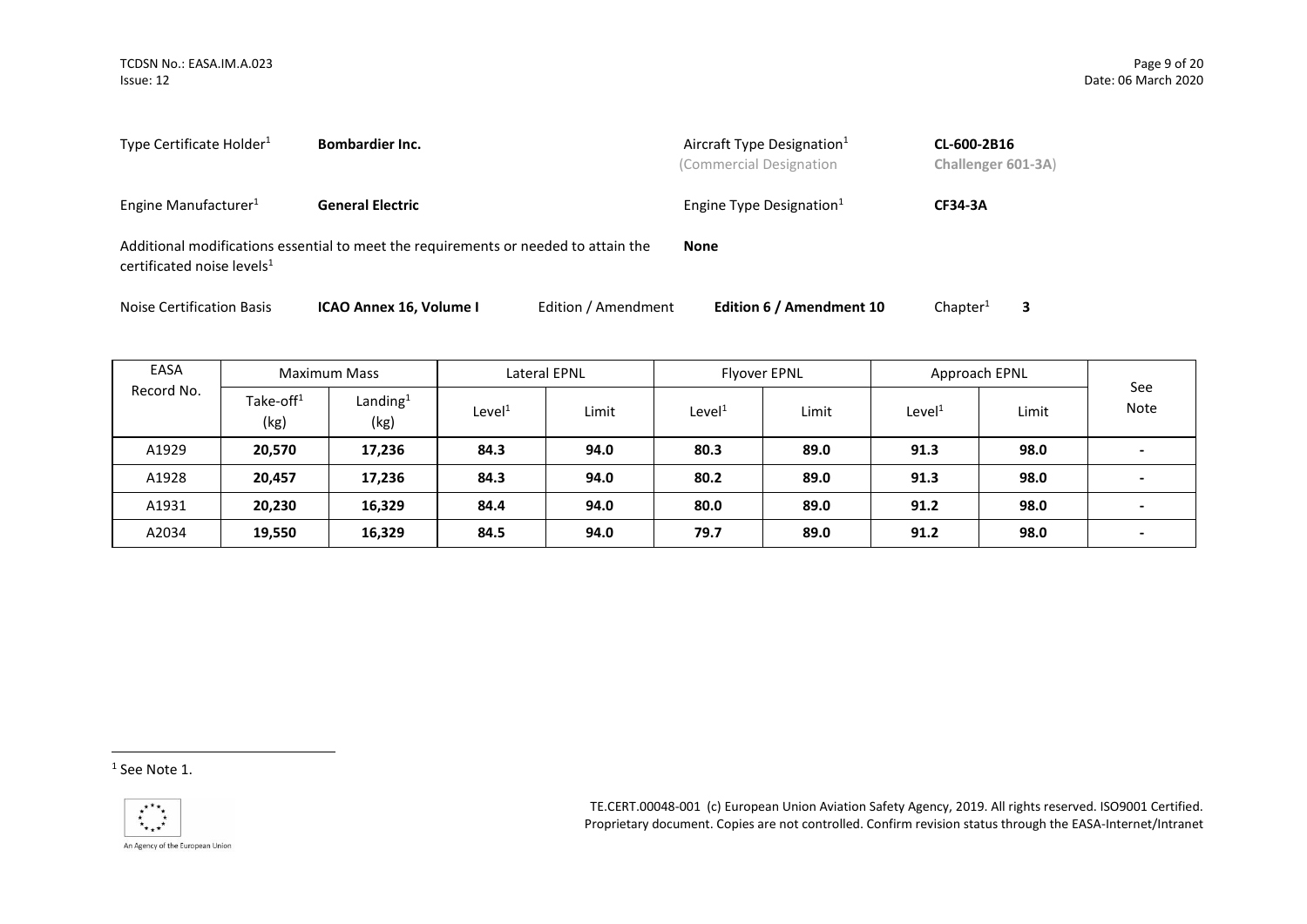TCDSN No.: EASA.IM.A.023 Page 10 of 20 Issue: 12 Date: 06 March 2020

| Type Certificate Holder <sup>1</sup>   | <b>Bombardier Inc.</b>                                                              |                     | Aircraft Type Designation <sup>1</sup><br>(Commercial Designation | CL-600-2B16<br>Challenger 601-3A) |
|----------------------------------------|-------------------------------------------------------------------------------------|---------------------|-------------------------------------------------------------------|-----------------------------------|
| Engine Manufacturer <sup>1</sup>       | <b>General Electric</b>                                                             |                     | Engine Type Designation <sup>1</sup>                              | <b>CF34-3A</b>                    |
| certificated noise levels <sup>1</sup> | Additional modifications essential to meet the requirements or needed to attain the |                     | SB 601-0638 (Recertification to Chapter 4)                        |                                   |
| <b>Noise Certification Basis</b>       | ICAO Annex 16, Volume I                                                             | Edition / Amendment | Edition 6 / Amendment 10                                          | Chapter <sup>1</sup><br>4         |

| EASA       | <b>Maximum Mass</b>  |                     | Lateral EPNL       |       | <b>Flyover EPNL</b> |       | Approach EPNL      |       |                    |
|------------|----------------------|---------------------|--------------------|-------|---------------------|-------|--------------------|-------|--------------------|
| Record No. | Take-off $1$<br>(kg) | Landing $1$<br>(kg) | Level <sup>1</sup> | Limit | Level <sup>1</sup>  | Limit | Level <sup>1</sup> | Limit | See<br><b>Note</b> |
| A19087     | 20,570               | 17,236              | 84.3               | 94.0  | 80.3                | 89.0  | 91.3               | 98.0  |                    |
| A19088     | 20,457               | 17,236              | 84.3               | 94.0  | 80.2                | 89.0  | 91.3               | 98.0  |                    |
| A19089     | 20,230               | 16,329              | 84.4               | 94.0  | 80.0                | 89.0  | 91.2               | 98.0  |                    |
| A19090     | 19,550               | 16,329              | 84.5               | 94.0  | 79.7                | 89.0  | 91.2               | 98.0  |                    |

 $<sup>1</sup>$  See Note 1.</sup>

 $\overline{a}$ 

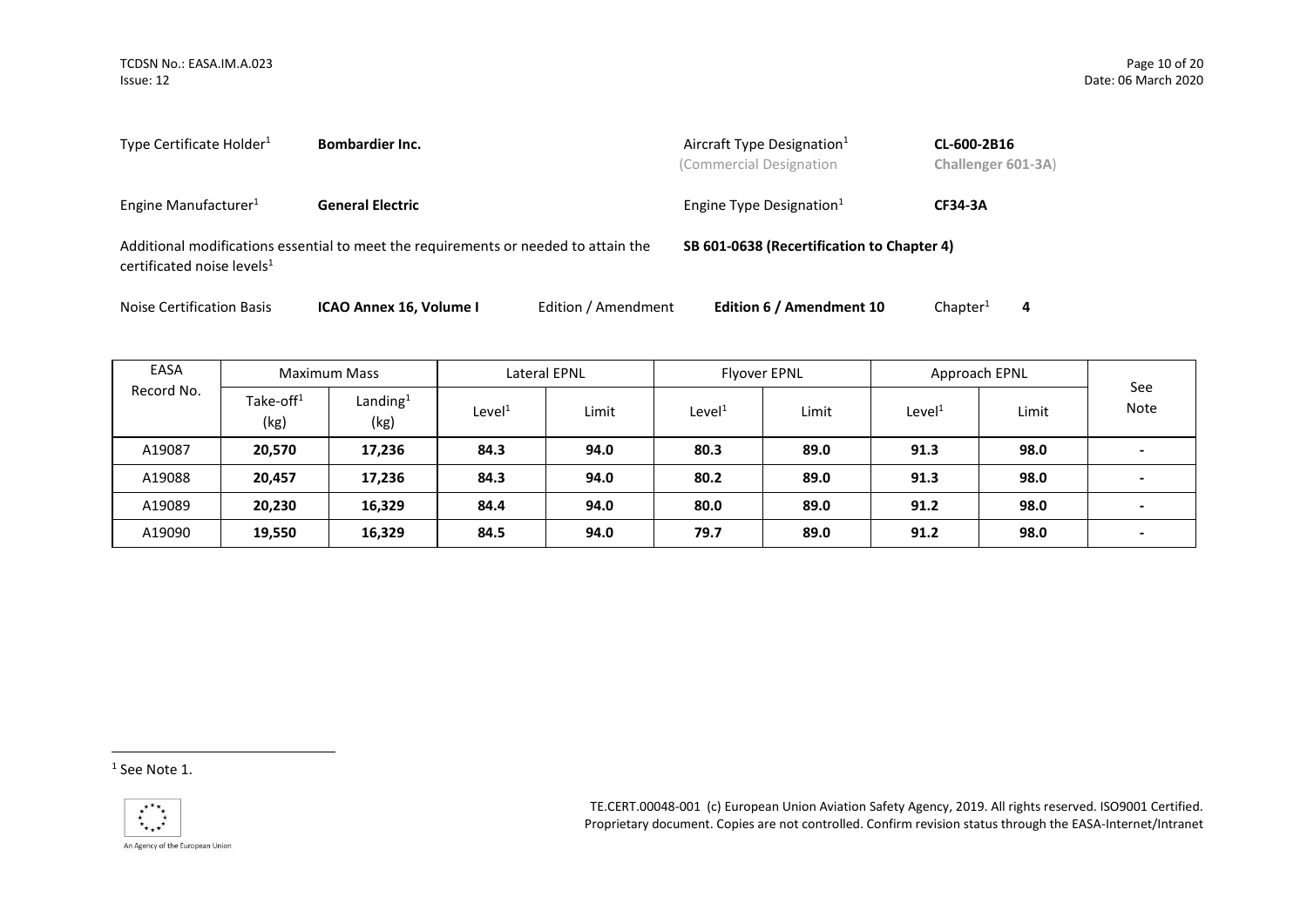Page 11 of 20<br>Issue: 12 Page 11 of 20<br>Date: 06 March 2020 Issue: 12 Date: 06 March 2020

| Type Certificate Holder <sup>1</sup><br><b>Bombardier Inc.</b> |                                                                                     |                     | Aircraft Type Designation <sup>1</sup><br>(Commercial Designation | CL-600-2B16          | Challenger 601-3R) |  |
|----------------------------------------------------------------|-------------------------------------------------------------------------------------|---------------------|-------------------------------------------------------------------|----------------------|--------------------|--|
| Engine Manufacturer <sup>1</sup>                               | <b>General Electric</b>                                                             |                     | Engine Type Designation <sup>1</sup>                              | CF34-3A1             |                    |  |
| certificated noise levels <sup>1</sup>                         | Additional modifications essential to meet the requirements or needed to attain the | <b>None</b>         |                                                                   |                      |                    |  |
| Noise Certification Basis                                      | <b>ICAO Annex 16, Volume I</b>                                                      | Edition / Amendment | Edition 6 / Amendment 10                                          | Chapter <sup>1</sup> | 3                  |  |

| EASA       | <b>Maximum Mass</b>           |                      | Lateral EPNL       |       | Flyover EPNL       |       | Approach EPNL |       |             |
|------------|-------------------------------|----------------------|--------------------|-------|--------------------|-------|---------------|-------|-------------|
| Record No. | Take-off <sup>1</sup><br>(kg) | Landing $^1$<br>(kg) | Level <sup>1</sup> | Limit | Level <sup>:</sup> | Limit | Level'        | Limit | See<br>Note |
| A1933      | 20,457                        | 17,236               | 84.3               | 94.0  | 80.2               | 89.0  | 91.3          | 98.0  |             |

 $<sup>1</sup>$  See Note 1.</sup>

 $\overline{a}$ 

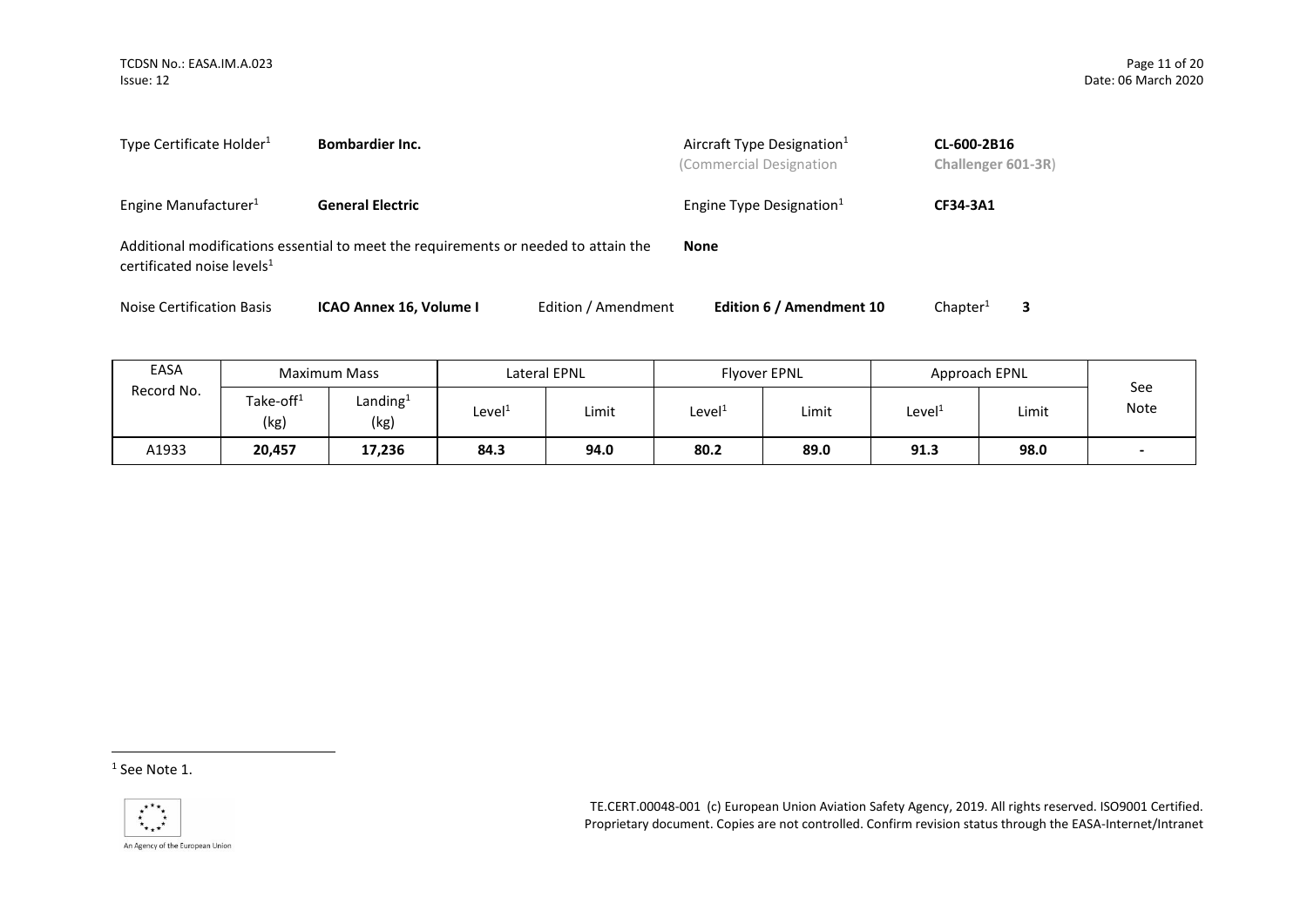TCDSN No.: EASA.IM.A.023 Page 12 of 20 Issue: 12 Date: 06 March 2020

| Type Certificate Holder <sup>1</sup>   | <b>Bombardier Inc.</b>                                                              |                                            | Aircraft Type Designation <sup>1</sup><br>(Commercial Designation | CL-600-2B16<br>Challenger 601-3R) |  |  |
|----------------------------------------|-------------------------------------------------------------------------------------|--------------------------------------------|-------------------------------------------------------------------|-----------------------------------|--|--|
| Engine Manufacturer <sup>1</sup>       | <b>General Electric</b>                                                             |                                            | Engine Type Designation <sup>1</sup>                              | CF34-3A1                          |  |  |
| certificated noise levels <sup>1</sup> | Additional modifications essential to meet the requirements or needed to attain the | SB 601-0638 (Recertification to Chapter 4) |                                                                   |                                   |  |  |
| Noise Certification Basis              | <b>ICAO Annex 16, Volume I</b>                                                      | Edition / Amendment                        | Edition 6 / Amendment 10                                          | Chapter <sup>1</sup><br>4         |  |  |

| EASA       | <b>Maximum Mass</b>           |                      | Lateral EPNL       |       | Flyover EPNL       |       | Approach EPNL |       |             |
|------------|-------------------------------|----------------------|--------------------|-------|--------------------|-------|---------------|-------|-------------|
| Record No. | Take-off <sup>1</sup><br>(kg) | Landing $^1$<br>(kg) | Level <sup>1</sup> | Limit | Level <sup>:</sup> | Limit | Level'        | Limit | See<br>Note |
| A19091     | 20,457                        | 17,236               | 84.3               | 94.0  | 80.2               | 89.0  | 91.3          | 98.0  |             |

 $<sup>1</sup>$  See Note 1.</sup>

 $\overline{a}$ 

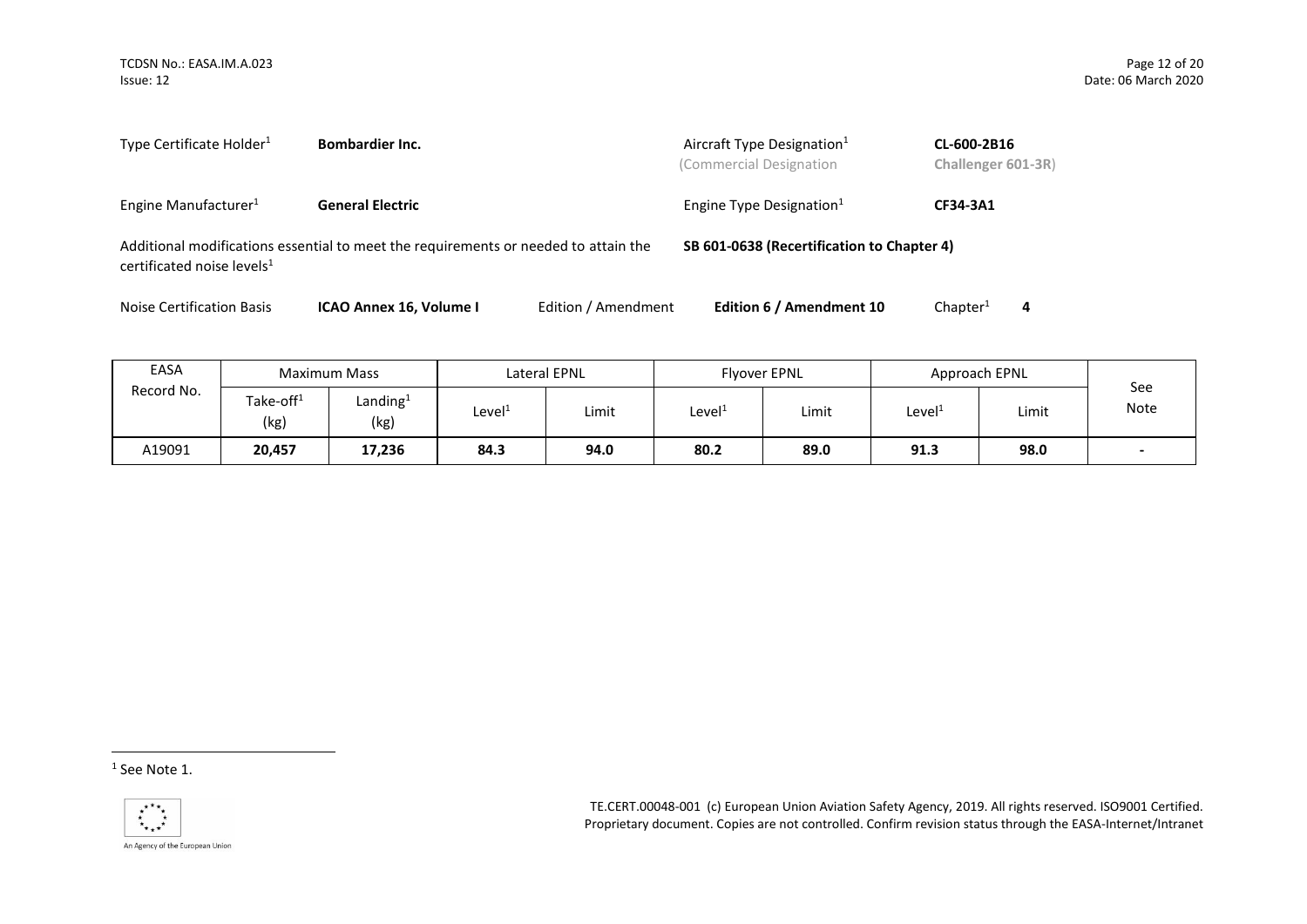Page 13 of 20 Page 13 of 20<br>Issue: 12 Pate: 06 March 2020 Issue: 12 Date: 06 March 2020

| Type Certificate Holder <sup>1</sup>   | <b>Bombardier Inc.</b>                                                              |                     | Aircraft Type Designation <sup>1</sup><br>(Commercial Designation | CL-600-2B16<br>Challenger 601-3A) |   |
|----------------------------------------|-------------------------------------------------------------------------------------|---------------------|-------------------------------------------------------------------|-----------------------------------|---|
| Engine Manufacturer <sup>1</sup>       | <b>General Electric</b>                                                             |                     | Engine Type Designation <sup>1</sup>                              | CF34-3A2                          |   |
| certificated noise levels <sup>1</sup> | Additional modifications essential to meet the requirements or needed to attain the |                     | <b>None</b>                                                       |                                   |   |
| <b>Noise Certification Basis</b>       | <b>ICAO Annex 16, Volume I</b>                                                      | Edition / Amendment | Edition 6 / Amendment 10                                          | Chanter <sup>1</sup>              | 3 |

| EASA<br><b>Maximum Mass</b> |                               |                     | Lateral EPNL       |       | <b>Flyover EPNL</b> |       | Approach EPNL      |       |                    |
|-----------------------------|-------------------------------|---------------------|--------------------|-------|---------------------|-------|--------------------|-------|--------------------|
| Record No.                  | Take-off <sup>1</sup><br>(kg) | Landing $1$<br>(kg) | Level <sup>1</sup> | Limit | Level <sup>1</sup>  | Limit | Level <sup>1</sup> | Limit | See<br><b>Note</b> |
| A1930                       | 20,570                        | 17,236              | 84.3               | 94.0  | 80.3                | 89.0  | 91.3               | 98.0  |                    |
| A5838                       | 20,457                        | 16,329              | 84.3               | 94.0  | 80.2                | 89.0  | 91.2               | 98.0  |                    |
| A1932                       | 20,230                        | 16,329              | 84.4               | 94.0  | 80.0                | 89.0  | 91.2               | 98.0  |                    |

 $<sup>1</sup>$  See Note 1.</sup>

 $\overline{a}$ 

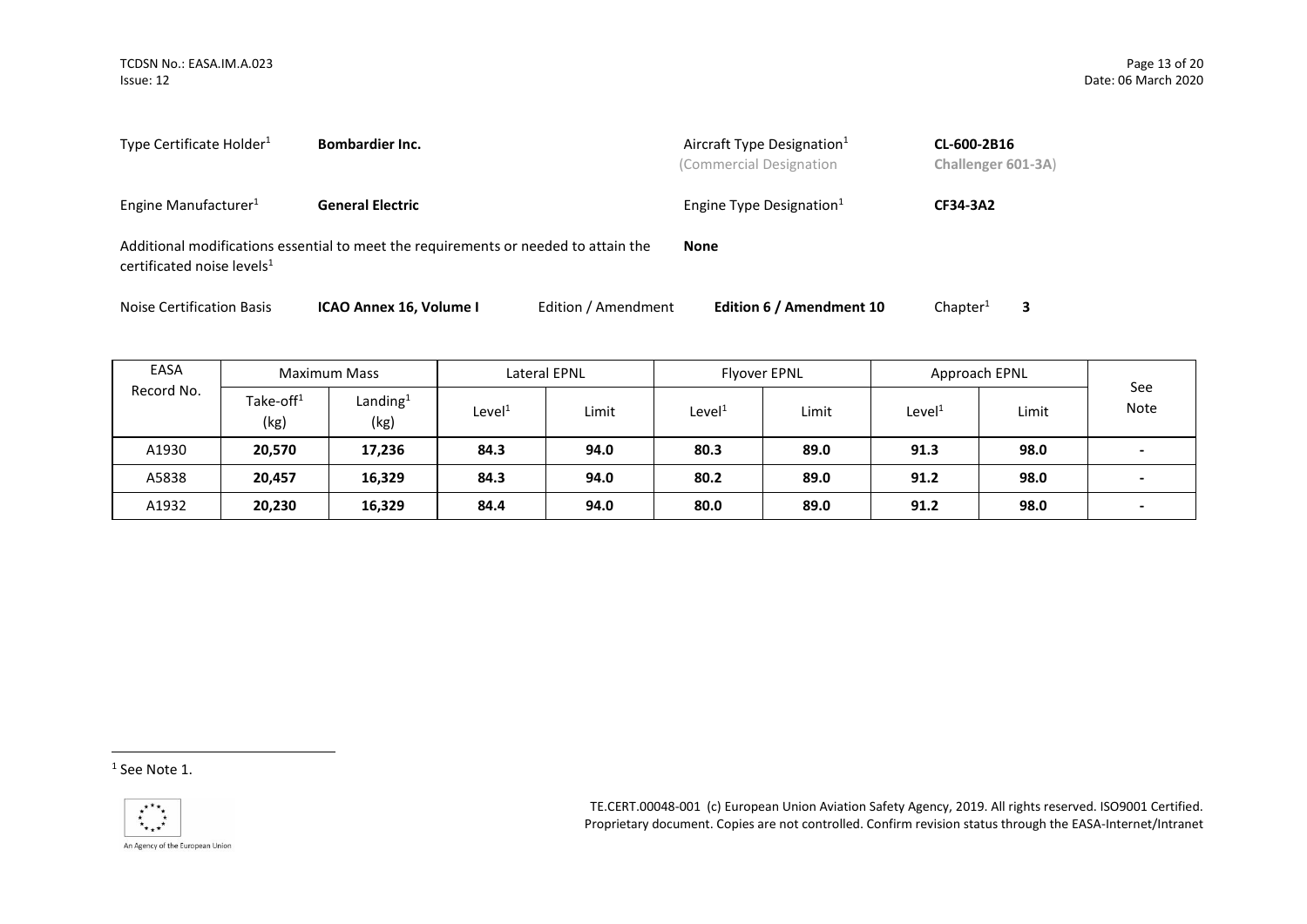TCDSN No.: EASA.IM.A.023 Page 14 of 20 Issue: 12 Date: 06 March 2020

| Type Certificate Holder <sup>1</sup>   | <b>Bombardier Inc.</b>                                                              |                     | Aircraft Type Designation <sup>1</sup><br>(Commercial Designation | CL-600-2B16<br>Challenger 601-3A) |  |
|----------------------------------------|-------------------------------------------------------------------------------------|---------------------|-------------------------------------------------------------------|-----------------------------------|--|
| Engine Manufacturer <sup>1</sup>       | <b>General Electric</b>                                                             |                     | Engine Type Designation <sup>1</sup>                              | CF34-3A2                          |  |
| certificated noise levels <sup>1</sup> | Additional modifications essential to meet the requirements or needed to attain the |                     | SB 601-0638 (Recertification to Chapter 4)                        |                                   |  |
| Noise Certification Basis              | <b>ICAO Annex 16, Volume I</b>                                                      | Edition / Amendment | Edition 6 / Amendment 10                                          | Chapter <sup>1</sup><br>4         |  |

| EASA       |                               | Maximum Mass                 | Lateral EPNL       |       | Flyover EPNL |       | Approach EPNL      |       |                    |
|------------|-------------------------------|------------------------------|--------------------|-------|--------------|-------|--------------------|-------|--------------------|
| Record No. | Take-off <sup>1</sup><br>(kg) | Landing <sup>1</sup><br>(kg) | Level <sup>1</sup> | Limit | Level $1$    | Limit | Level <sup>1</sup> | Limit | See<br><b>Note</b> |
| A19092     | 20,570                        | 17,236                       | 84.3               | 94.0  | 80.3         | 89.0  | 91.3               | 98.0  |                    |
| A19093     | 20,457                        | 16,329                       | 84.3               | 94.0  | 80.2         | 89.0  | 91.2               | 98.0  |                    |
| A19094     | 20,230                        | 16,329                       | 84.4               | 94.0  | 80.0         | 89.0  | 91.2               | 98.0  |                    |

 $<sup>1</sup>$  See Note 1.</sup>

 $\overline{a}$ 

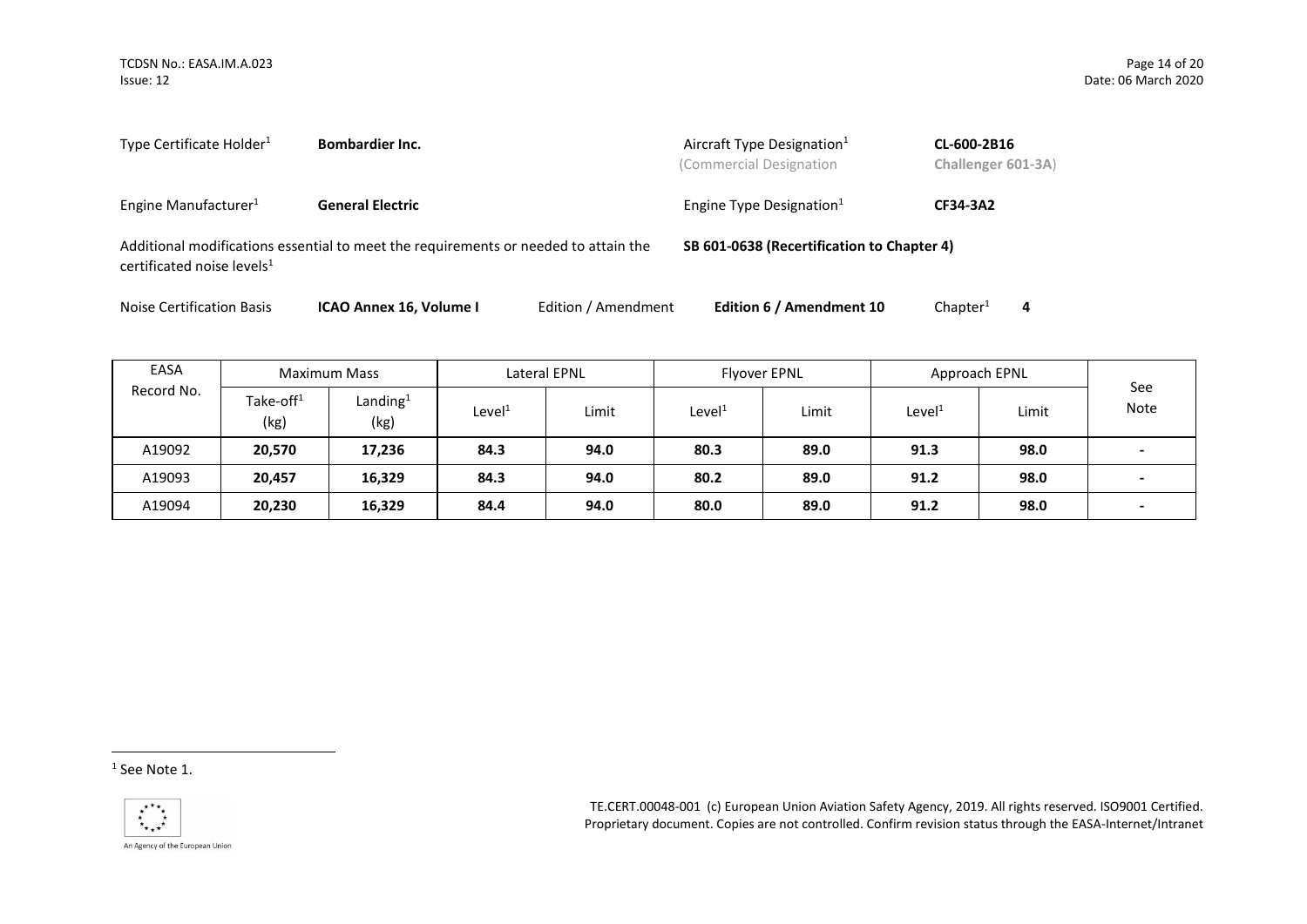TCDSN No.: EASA.IM.A.023 Page 15 of 20 Issue: 12 Date: 06 March 2020

| Type Certificate Holder <sup>1</sup>   | <b>Bombardier Inc.</b>                                                              |                     | Aircraft Type Designation <sup>1</sup><br>(Commercial Designation | CL-600-2B16<br><b>Challenger 604, 605)</b> |              |
|----------------------------------------|-------------------------------------------------------------------------------------|---------------------|-------------------------------------------------------------------|--------------------------------------------|--------------|
| Engine Manufacturer <sup>1</sup>       | <b>General Electric</b>                                                             |                     | Engine Type Designation <sup>1</sup>                              | <b>CF34-3B</b>                             |              |
| certificated noise levels <sup>1</sup> | Additional modifications essential to meet the requirements or needed to attain the |                     | <b>None</b>                                                       |                                            |              |
| Noise Certification Basis              | <b>ICAO Annex 16, Volume I</b>                                                      | Edition / Amendment | Edition 6 / Amendment 10                                          | Chanter <sup>1</sup>                       | $\mathbf{z}$ |

| EASA       |                               | <b>Maximum Mass</b> | Lateral EPNL       |       | Flyover EPNL |       | Approach EPNL |       | See  |
|------------|-------------------------------|---------------------|--------------------|-------|--------------|-------|---------------|-------|------|
| Record No. | Take-off <sup>1</sup><br>(kg) | Landing $1$<br>(kg) | Level <sup>1</sup> | Limit | Level $1$    | Limit | Level $1$     | Limit | Note |
| A1934      | 21,863                        | 17,236              | 84.6               | 94.0  | 81.2         | 89.0  | 91.3          | 98.0  |      |
| A1935      | 21,591                        | 17,236              | 84.6               | 94.0  | 80.9         | 89.0  | 91.3          | 98.0  |      |
| A1936      | 17,236                        | 17,236              | 85.3               | 94.0  | 76.8         | 89.0  | 91.3          | 98.0  |      |

 $<sup>1</sup>$  See Note 1.</sup>

 $\overline{a}$ 

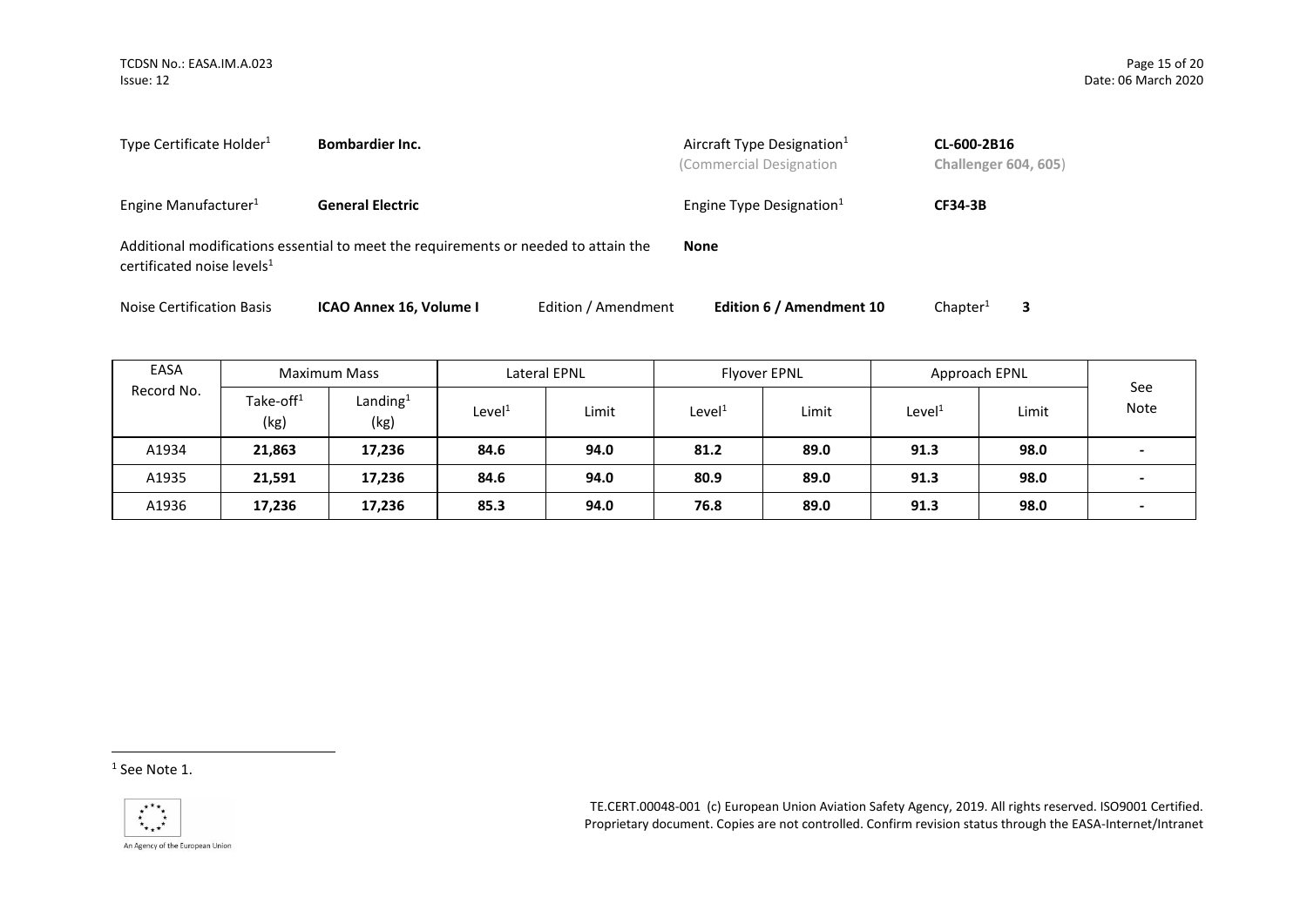TCDSN No.: EASA.IM.A.023 Page 16 of 20 Issue: 12 Date: 06 March 2020

| Type Certificate Holder <sup>1</sup>                                                                                          | <b>Bombardier Inc.</b>         |                     | Aircraft Type Designation <sup>1</sup><br>(Commercial Designation | CL-600-2B16<br>Challenger 650) |
|-------------------------------------------------------------------------------------------------------------------------------|--------------------------------|---------------------|-------------------------------------------------------------------|--------------------------------|
| Engine Manufacturer <sup>1</sup>                                                                                              | <b>General Electric</b>        |                     | Engine Type Designation <sup>1</sup>                              | <b>CF34-3B</b>                 |
| Additional modifications essential to meet the requirements or needed to attain the<br>certificated noise levels <sup>1</sup> |                                |                     | <b>None</b>                                                       |                                |
| Noise Certification Basis                                                                                                     | <b>ICAO Annex 16, Volume I</b> | Edition / Amendment | Edition 6 / Amendment 10                                          | Chapter <sup>1</sup><br>4      |

| EASA       |                               | <b>Maximum Mass</b>          | Lateral EPNL       |       | Flyover EPNL     |       | Approach EPNL |       |             |
|------------|-------------------------------|------------------------------|--------------------|-------|------------------|-------|---------------|-------|-------------|
| Record No. | Take-off <sup>1</sup><br>(kg) | Landing <sup>1</sup><br>(kg) | Level <sup>:</sup> | Limit | Level $^{\rm 1}$ | Limit | Level'        | Limit | See<br>Note |
| A19161     | 21,863                        | 17,236                       | 84.6               | 94.0  | 81.2             | 89.0  | 91.3          | 98.0  |             |

 $<sup>1</sup>$  See Note 1.</sup>

 $\overline{a}$ 

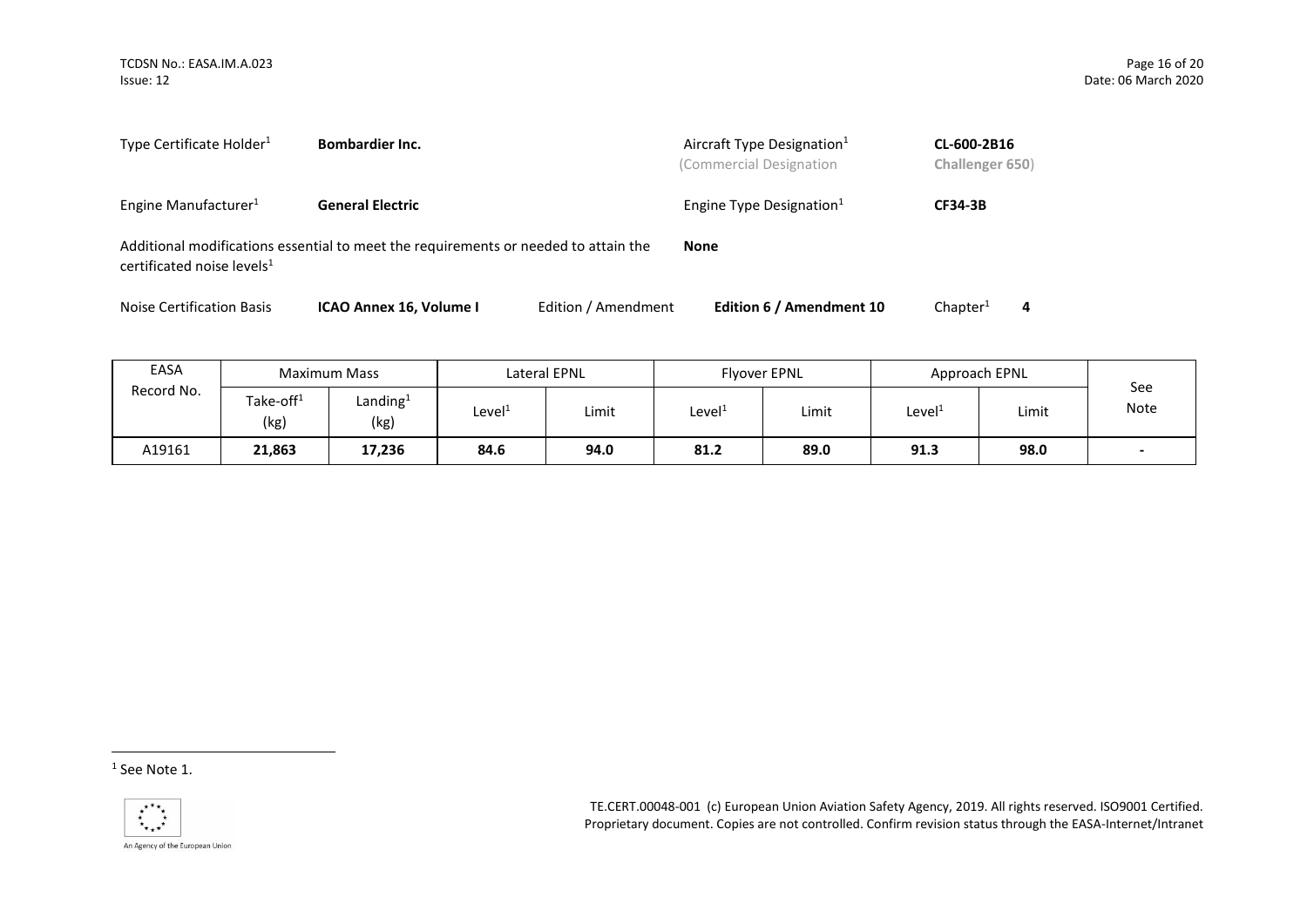Page 17 of 20<br>Issue: 12 Page 17 of 20<br>Date: 06 March 2020 Issue: 12 Date: 06 March 2020

| Type Certificate Holder <sup>1</sup>                                                                                          | <b>Bombardier Inc.</b>         |                     | Aircraft Type Designation <sup>1</sup><br>(Commercial Designation                                            | CL-600-2B16<br>Challenger 650) |   |
|-------------------------------------------------------------------------------------------------------------------------------|--------------------------------|---------------------|--------------------------------------------------------------------------------------------------------------|--------------------------------|---|
| Engine Manufacturer <sup>1</sup>                                                                                              | <b>General Electric</b>        |                     | Engine Type Designation <sup>1</sup>                                                                         | <b>CF34-3B</b>                 |   |
| Additional modifications essential to meet the requirements or needed to attain the<br>certificated noise levels <sup>1</sup> |                                |                     | SB 650-34-012 (for S/N 6050-6131) or modsum 600-6421 (for S/N<br>6132 and up) (MTO Take-off Mode capability) |                                |   |
| Noise Certification Basis                                                                                                     | <b>ICAO Annex 16, Volume I</b> | Edition / Amendment | Edition 6 / Amendment 10                                                                                     | Chapter <sup>1</sup>           | 4 |

| EASA       |                               | <b>Maximum Mass</b>          | Lateral EPNL       |       | <b>Flyover EPNL</b> |       | Approach EPNL |       |             |
|------------|-------------------------------|------------------------------|--------------------|-------|---------------------|-------|---------------|-------|-------------|
| Record No. | Take-off <sup>1</sup><br>(kg) | Landing <sup>1</sup><br>(kg) | Level <sup>1</sup> | Limit | Level <sup>:</sup>  | Limit | Level'        | Limit | See<br>Note |
| A19220     | 21,863                        | 17,236                       | 85.6               | 94.0  | 79.0                | 89.0  | 91.3          | 98.0  |             |

 $<sup>1</sup>$  See Note 1.</sup>

 $\overline{a}$ 

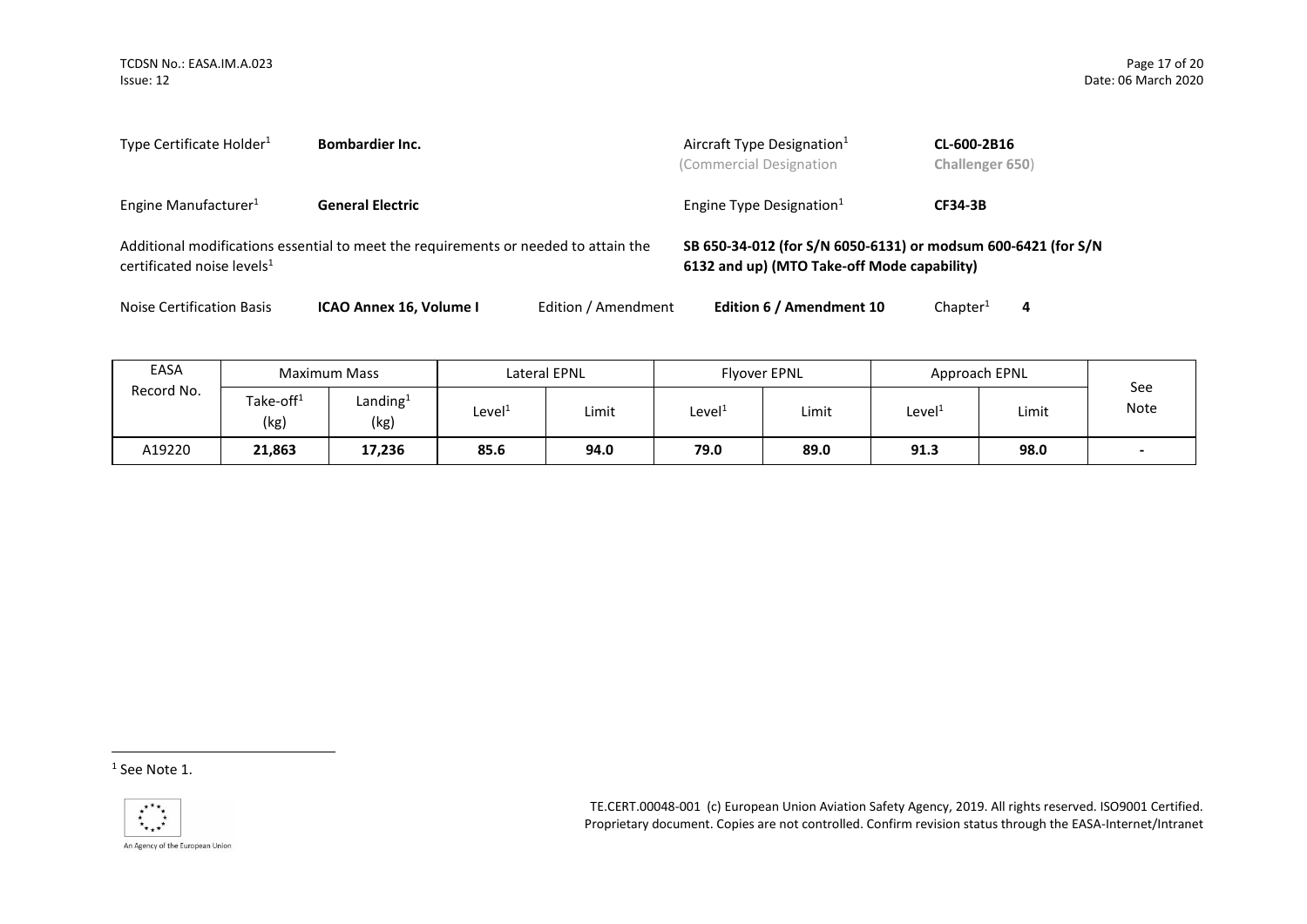Page 18 of 20<br>Issue: 12 Page 18 of 20<br>Date: 06 March 2020 Issue: 12 Date: 06 March 2020

| Type Certificate Holder <sup>1</sup>   | <b>Bombardier Inc.</b>                                                              |                     | Aircraft Type Designation <sup>1</sup><br>(Commercial Designation | CL-600-2B16<br><b>Challenger 604, 605)</b> |
|----------------------------------------|-------------------------------------------------------------------------------------|---------------------|-------------------------------------------------------------------|--------------------------------------------|
| Engine Manufacturer <sup>1</sup>       | <b>General Electric</b>                                                             |                     | Engine Type Designation <sup>1</sup>                              | <b>CF34-3B</b>                             |
| certificated noise levels <sup>1</sup> | Additional modifications essential to meet the requirements or needed to attain the |                     | SB 604-11-016 or SB 605-11-003 (Recertification to Chapter 4)     |                                            |
| Noise Certification Basis              | ICAO Annex 16, Volume I                                                             | Edition / Amendment | Edition 6 / Amendment 10                                          | Chapter <sup>1</sup><br>4                  |

| EASA       |                               | <b>Maximum Mass</b> | <b>Lateral EPNL</b> |       | Flyover EPNL       |       | Approach EPNL      |       |                    |
|------------|-------------------------------|---------------------|---------------------|-------|--------------------|-------|--------------------|-------|--------------------|
| Record No. | Take-off <sup>1</sup><br>(kg) | Landing $1$<br>(kg) | Level <sup>1</sup>  | Limit | Level <sup>1</sup> | Limit | Level <sup>1</sup> | Limit | See<br><b>Note</b> |
| A19095     | 21,863                        | 17,236              | 84.6                | 94.0  | 81.2               | 89.0  | 91.3               | 98.0  |                    |
| A19096     | 21,591                        | 17,236              | 84.6                | 94.0  | 80.9               | 89.0  | 91.3               | 98.0  |                    |
| A19097     | 17,236                        | 17,236              | 85.3                | 94.0  | 76.8               | 89.0  | 91.3               | 98.0  |                    |

 $<sup>1</sup>$  See Note 1.</sup>

 $\overline{a}$ 

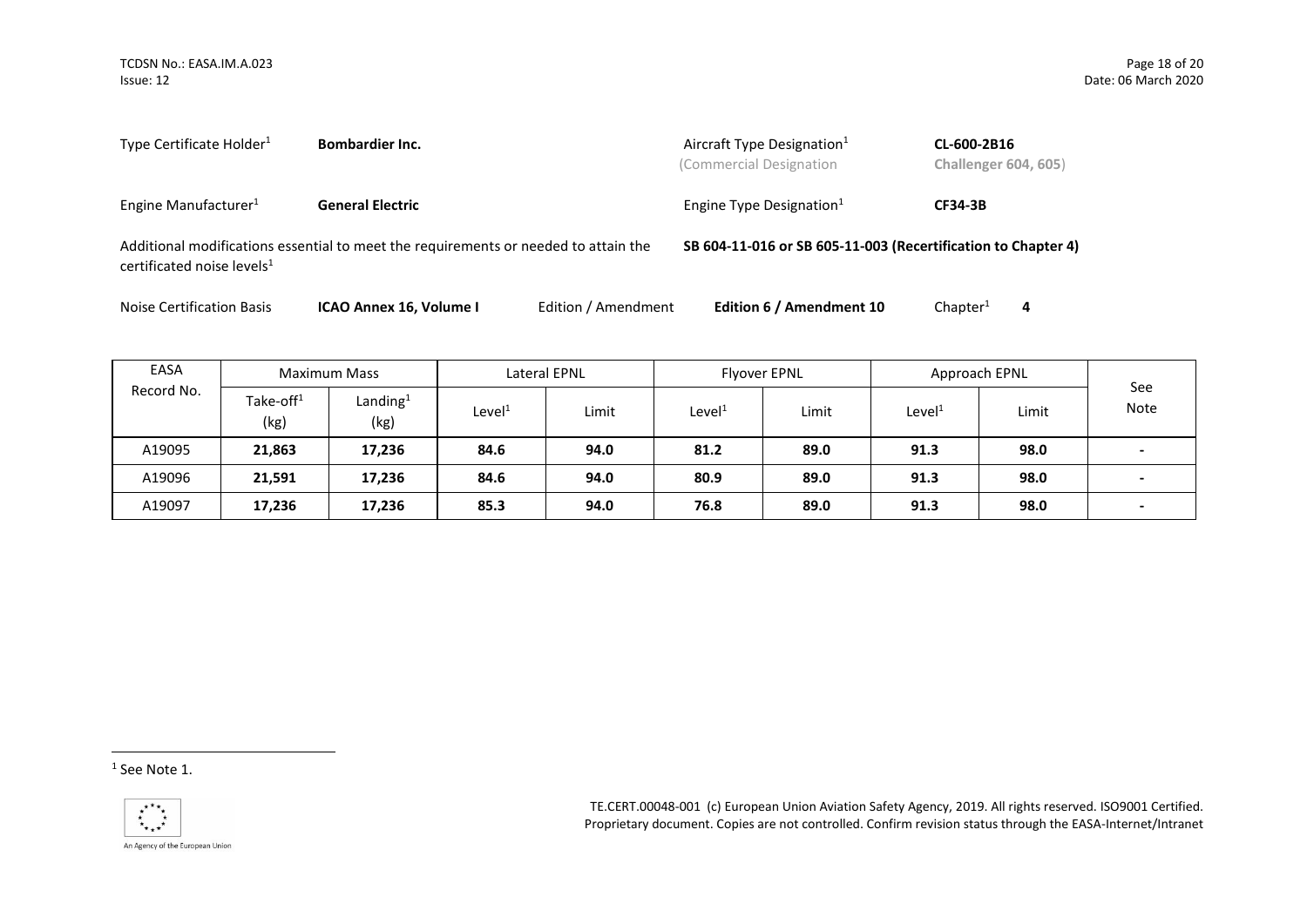## **TCDSN EASA.IM.A.023 Notes**

1. In cases where it is appropriate to issue a noise certificate, items so marked shall be included on EASA Form 45.